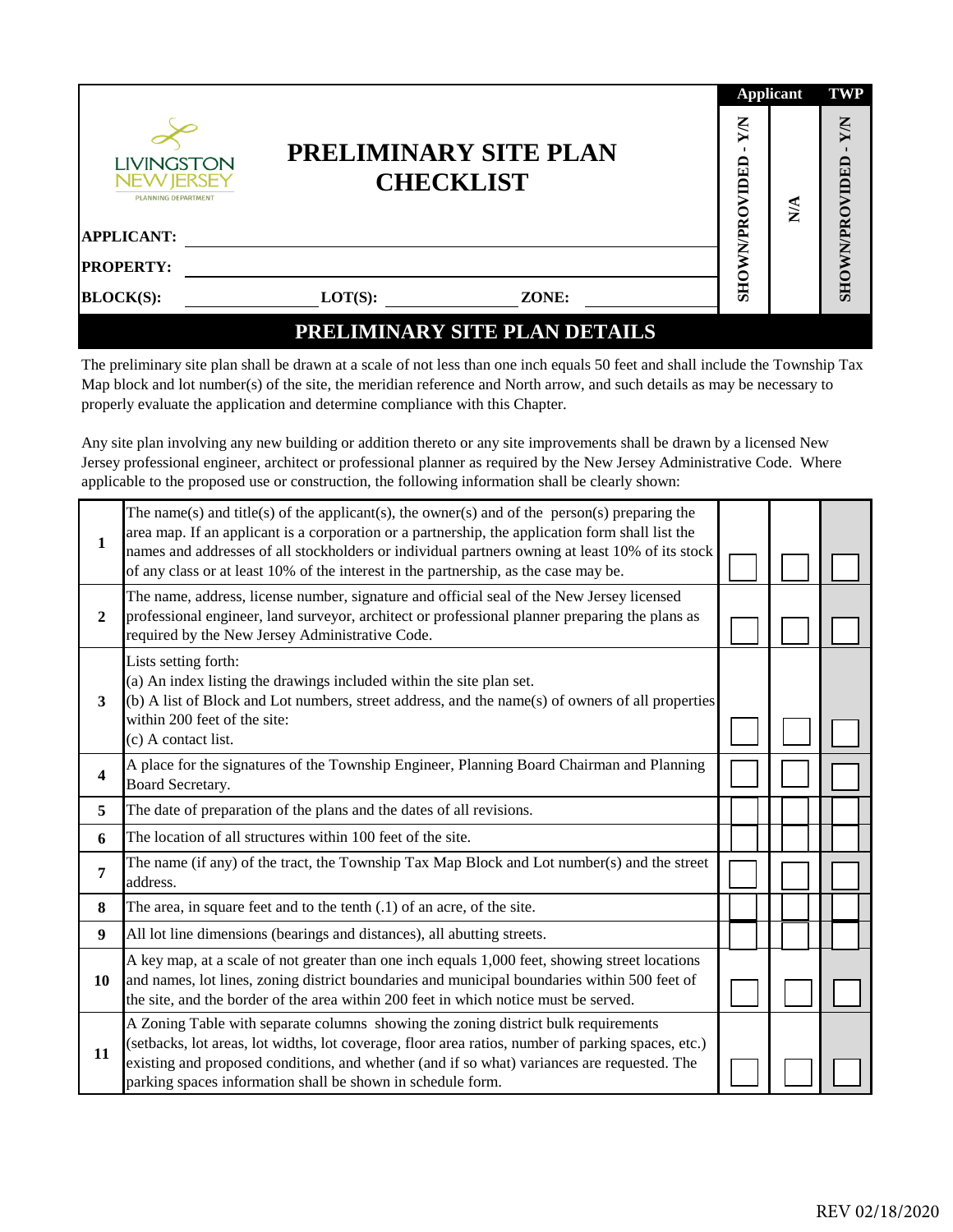| 12 | Location and dimensions of the site's off-street parking area(s), driveways, driveway aprons,<br>walkways/sidewalks, parking spaces, loading spaces, l driveway line of sight triangles, barrier-<br>free pedestrian routes, the properly screened trash, refuse and recycling pickup area.                                                                                                                                             |  |  |
|----|-----------------------------------------------------------------------------------------------------------------------------------------------------------------------------------------------------------------------------------------------------------------------------------------------------------------------------------------------------------------------------------------------------------------------------------------|--|--|
| 13 | Location of all present and proposed buildings, structures and off-street parking areas, and<br>their setback distances and vehicular and pedestrian circulation patterns.                                                                                                                                                                                                                                                              |  |  |
| 14 | General description of the use(s) of each building, building dimensions, square gross floor area<br>(GFA) and net floor area (NFA) by use for each floor.                                                                                                                                                                                                                                                                               |  |  |
| 15 | Location, and specifications for, all surface paving and curbing; including asphalt, concrete,<br>brick, stone, pavers, or artificial materials.                                                                                                                                                                                                                                                                                        |  |  |
| 16 | Location and classification of all watercourses, water bodies, wetlands, buffer(s), transition<br>area(s), floodway(s), flood plain(s), and flood hazard area(s) as per NJDEP or Township<br>standards.                                                                                                                                                                                                                                 |  |  |
| 17 | Copies of all environmental permits or approvals, letters of interpretation (LOI) obtained,<br>copies of any denials; and, copies and status of all applications pending.                                                                                                                                                                                                                                                               |  |  |
| 18 | Description and location of all easements, covenants, deed restrictions or encumbrances that<br>may affect the premises; and, all rights-of-way, easements or lands to be dedicated to the<br>Township.                                                                                                                                                                                                                                 |  |  |
| 19 | Location, dimensions and materials of all fences, retaining or decorative walls, or similar man-<br>made features to remain, be removed or modified or provided; and illustrations or photographs<br>of same.                                                                                                                                                                                                                           |  |  |
| 20 | A storm water management plan; a map showing and identifying the existing and proposed<br>drainage areas, location of natural and man-made drainage facilities onsite and within 200<br>feet, location and construction details of all catch basins and storm water drainage facilities,<br>inlets, pipes, swales, berms, and storm water detention, retention or treatment facilities;<br>drainage calculations and tabulation sheets. |  |  |
| 21 | Location, type and connections of all present and proposed utilities, including electric, gas,<br>telephone and cable lines, water mains, sanitary sewer lines or systems, water wells, and<br>pumping stations.                                                                                                                                                                                                                        |  |  |
| 22 | A soil erosion and sediment control plan if required.                                                                                                                                                                                                                                                                                                                                                                                   |  |  |
| 23 | Existing and proposed contours, at two-foot intervals, for the entire site and for 100 feet<br>outside the site; however, if only a portion of the site is being developed the contours need<br>only be shown for that portion and 100 feet beyond.                                                                                                                                                                                     |  |  |
| 24 | Spot and finished elevations at all site corners, corners of all proposed buildings, paved areas,<br>and other points where contours do not adequately define the elevation of the point.                                                                                                                                                                                                                                               |  |  |
| 25 | Location of all slopes greater than 15%.                                                                                                                                                                                                                                                                                                                                                                                                |  |  |
| 26 | Location of all existing and proposed signs and the details such as nature of construction,<br>dimensions, height above grade, letter style, materials, colors, and type, direction and lumen<br>power of any illumination.                                                                                                                                                                                                             |  |  |
| 27 | All building exterior lighting, with location, direction and area of illumination and strength,<br>including on adjacent property, expressed in foot-candles.                                                                                                                                                                                                                                                                           |  |  |
| 28 | Details of parking area and other lighting fixtures or standards and a schedule showing type,<br>dimensions, height above grade, letter style, materials, colors, type, direction and area of<br>illumination and strength, including on adjacent property, expressed in foot-candles.                                                                                                                                                  |  |  |
| 29 | Landscaping plan with location, size and types of plantings to be preserved or provided on the<br>entire site.                                                                                                                                                                                                                                                                                                                          |  |  |
| 30 | Copies of any pending or approved application(s) for a Tree Removal Permit.                                                                                                                                                                                                                                                                                                                                                             |  |  |
| 31 | An environmental impact statement as required by Chapter 130, Environmental Impact<br>Statement, of the Township Code.                                                                                                                                                                                                                                                                                                                  |  |  |